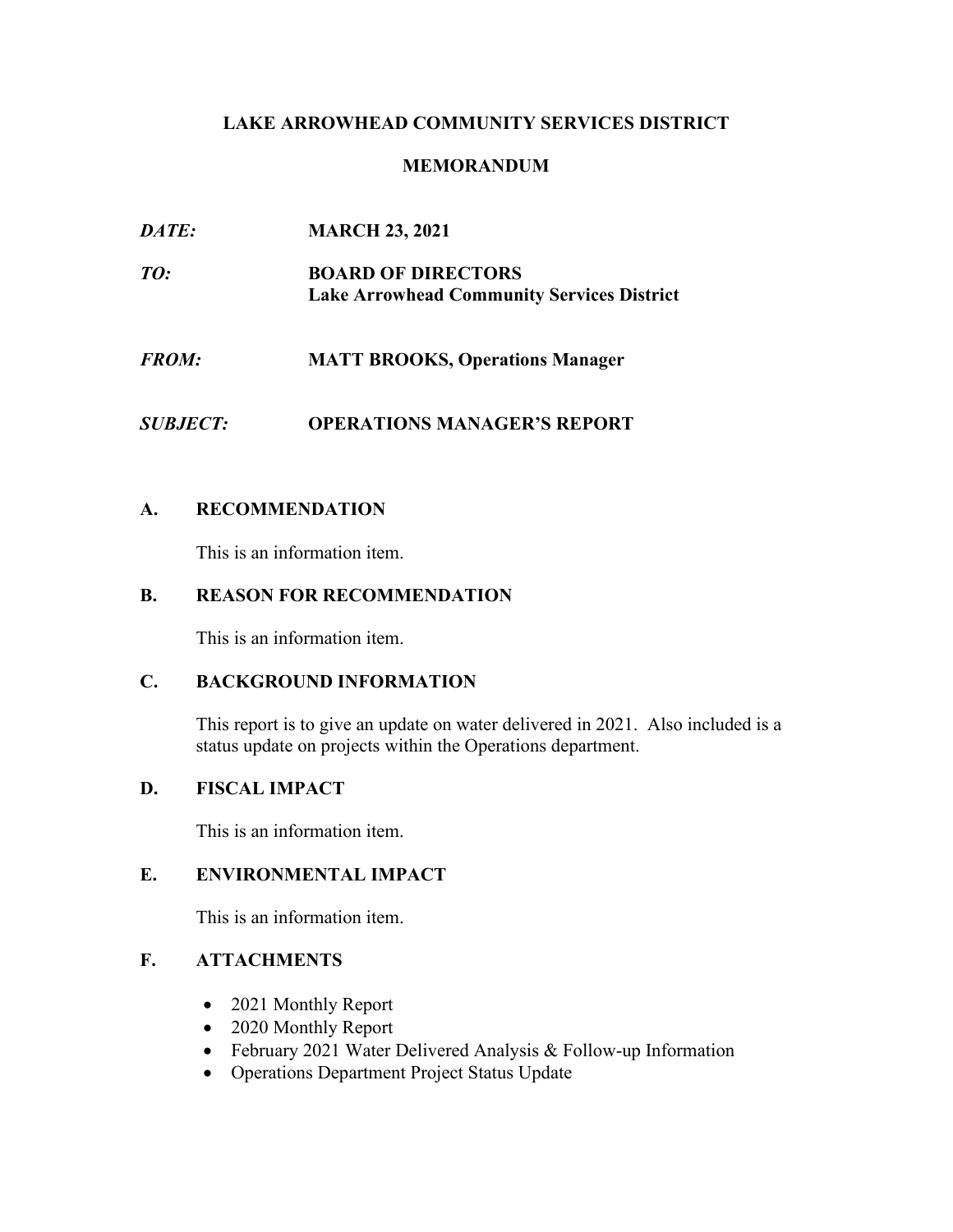#### **ARROWHEAD WOODS MONTHLY DATA ACRE FEET**

|                      | (1)                                   | (2)                                          | (3)                     | (4)                         | (5)                             | (6)                                                                    | (7)                                                 | (8)                         | (9)                                                 | (10)                                        | (11)                                | (12)                                          | (13)                         | (14)                                                               | (15)                           | (16)                                                      | (17)                             |
|----------------------|---------------------------------------|----------------------------------------------|-------------------------|-----------------------------|---------------------------------|------------------------------------------------------------------------|-----------------------------------------------------|-----------------------------|-----------------------------------------------------|---------------------------------------------|-------------------------------------|-----------------------------------------------|------------------------------|--------------------------------------------------------------------|--------------------------------|-----------------------------------------------------------|----------------------------------|
| 2021<br><b>MONTH</b> | TRANSFER TO<br>$\widehat{\mathbf{c}}$ | WELLS TO<br>SYSTEM<br>$\widehat{\mathbf{e}}$ | <b>BERNINA</b><br>PLANT | <b>CEDAR GLEN<br/>PLANT</b> | <b>COMBINED</b><br>PLANT<br>(a) | <b>BACKWASH</b><br><b>COMBINED<br/>PLANT</b><br>$\widehat{\mathbf{e}}$ | <b>BERNINA</b><br>RECYCLE<br>$\widehat{\mathbf{e}}$ | ROTW CLAWA<br>PURCHASE<br>ම | <b>BRENTWOOD</b><br>CLAWA<br>CLAWA<br>PURCHASE<br>ම | <b>COMBINED<br/>PURCHASE</b><br>$(a)$ $(c)$ | LAKE DRAW<br>$\widehat{\mathbf{g}}$ | DELIVERED TO<br>$\mathbf{e}$<br>$\widehat{e}$ | <b>METERED</b><br>WATER<br>ê | <b>EMERGENCY<br/>TRANSFER TO<br/>DLP</b><br>$\widehat{\mathsf{e}}$ | STORAGE<br>VOLUME<br>$\bullet$ | VOLUME<br>CHANGE +/-<br>STORAGE<br>$\widehat{\mathsf{e}}$ | <b>UN-METERED<br/>WATER</b><br>ê |
|                      |                                       |                                              |                         |                             |                                 |                                                                        |                                                     |                             |                                                     |                                             |                                     |                                               |                              |                                                                    |                                |                                                           |                                  |
| <b>JANUARY</b>       | 0.00                                  | 14.30                                        | 64.52                   | 0.00                        | 64.52                           | 4.64                                                                   | 1.77                                                | 0.00                        | 0.00                                                | 0.00                                        | 64.52                               | 75.95                                         | 62.23                        | 0.00                                                               | 26.75                          | $-1.05$                                                   | 14.77                            |
| <b>FEBRUARY</b>      | 0.00                                  | 12.49                                        | 37.67                   | 21.25                       | 58.92                           | 5.34                                                                   | 1.37                                                | 0.00                        | 0.00                                                | 0.00                                        | 58.92                               | 67.44                                         | 52.34                        | 0.00                                                               | 25.70                          | 0.41                                                      | 14.69                            |
| <b>MARCH</b>         | 0.00                                  |                                              |                         |                             | 0.00                            |                                                                        |                                                     |                             |                                                     | 0.00                                        | 0.00                                | 0.00                                          |                              |                                                                    | 26.11                          | 0.00                                                      | 0.00                             |
|                      |                                       |                                              |                         |                             |                                 |                                                                        |                                                     |                             |                                                     |                                             |                                     |                                               |                              |                                                                    |                                |                                                           |                                  |
| <b>1ST QUARTER</b>   | 0.00                                  | 26.79                                        | 102.19                  | 21.25                       | 123.44                          | 9.98                                                                   | 3.14                                                | 0.00                        | 0.00                                                | 0.00                                        | 123.44                              | 143.39                                        | 114.57                       | 0.00                                                               | 78.56                          | $-0.64$                                                   | 29.46                            |
|                      |                                       |                                              |                         |                             |                                 |                                                                        |                                                     |                             |                                                     |                                             |                                     |                                               |                              |                                                                    |                                |                                                           |                                  |
| <b>APRIL</b>         | 0.00                                  |                                              |                         |                             | 0.00                            |                                                                        |                                                     |                             |                                                     | 0.00                                        | 0.00                                | 0.00                                          |                              |                                                                    |                                | 0.00                                                      | 0.00                             |
| <b>MAY</b>           | 0.00                                  |                                              |                         |                             | 0.00                            |                                                                        |                                                     |                             |                                                     | 0.00                                        | 0.00                                | 0.00                                          |                              |                                                                    |                                | 0.00                                                      | 0.00                             |
| <b>JUNE</b>          | 0.00                                  |                                              |                         |                             | 0.00                            |                                                                        |                                                     |                             |                                                     | 0.00                                        | 0.00                                | 0.00                                          |                              |                                                                    |                                | 0.00                                                      | 0.00                             |
|                      |                                       |                                              |                         |                             |                                 |                                                                        |                                                     |                             |                                                     |                                             |                                     |                                               |                              |                                                                    |                                |                                                           |                                  |
| <b>2ND QUARTER</b>   | 0.00                                  | 0.00                                         | 0.00                    | 0.00                        | 0.00                            | 0.00                                                                   | 0.00                                                | 0.00                        | 0.00                                                | 0.00                                        | 0.00                                | 0.00                                          | 0.00                         | 0.00                                                               | 0.00                           | 0.00                                                      | 0.00                             |
| <b>SEMI-ANNUAL</b>   | 0.00                                  | 26.79                                        | 102.19                  | 21.25                       | 123.44                          | 9.98                                                                   | 3.14                                                | 0.00                        | 0.00                                                | 0.00                                        | 123.44                              | 143.39                                        | 114.57                       | 0.00                                                               | 78.56                          | $-0.64$                                                   | 29.46                            |
|                      |                                       |                                              |                         |                             |                                 |                                                                        |                                                     |                             |                                                     |                                             |                                     |                                               |                              |                                                                    |                                |                                                           |                                  |
| <b>JULY</b>          | 0.00                                  |                                              |                         |                             | 0.00                            |                                                                        |                                                     |                             |                                                     | 0.00                                        | 0.00                                | 0.00                                          |                              |                                                                    |                                | 0.00                                                      | 0.00                             |
| <b>AUGUST</b>        | 0.00                                  |                                              |                         |                             | 0.00                            |                                                                        |                                                     |                             |                                                     | 0.00                                        | 0.00                                | 0.00                                          |                              |                                                                    |                                | 0.00                                                      | 0.00                             |
| <b>SEPTEMBER</b>     | 0.00                                  |                                              |                         |                             | 0.00                            |                                                                        |                                                     |                             |                                                     | 0.00                                        | 0.00                                | 0.00                                          |                              |                                                                    |                                | 0.00                                                      | 0.00                             |
|                      |                                       |                                              |                         |                             |                                 |                                                                        |                                                     |                             |                                                     |                                             |                                     |                                               |                              |                                                                    |                                |                                                           |                                  |
| <b>3RD QUARTER</b>   | 0.00                                  | 0.00                                         | 0.00                    | 0.00                        | 0.00                            | 0.00                                                                   | 0.00                                                | 0.00                        | 0.00                                                | 0.00                                        | 0.00                                | 0.00                                          | 0.00                         | 0.00                                                               | 0.00                           | 0.00                                                      | 0.00                             |
|                      |                                       |                                              |                         |                             |                                 |                                                                        |                                                     |                             |                                                     |                                             |                                     |                                               |                              |                                                                    |                                |                                                           |                                  |
| <b>OCTOBER</b>       | 0.00                                  |                                              |                         |                             | 0.00                            |                                                                        |                                                     |                             |                                                     | 0.00                                        | 0.00                                | 0.00                                          |                              |                                                                    |                                | 0.00                                                      | 0.00                             |
| <b>NOVEMBER</b>      | 0.00                                  |                                              |                         |                             | 0.00                            |                                                                        |                                                     |                             |                                                     | 0.00                                        | 0.00                                | 0.00                                          |                              |                                                                    |                                | 0.00                                                      | 0.00                             |
| <b>DECEMBER</b>      | 0.00                                  |                                              |                         |                             | 0.00                            |                                                                        |                                                     |                             |                                                     | 0.00                                        | 0.00                                | 0.00                                          |                              |                                                                    |                                |                                                           | 0.00                             |
|                      |                                       |                                              |                         |                             |                                 |                                                                        |                                                     |                             |                                                     |                                             |                                     |                                               |                              |                                                                    |                                |                                                           |                                  |
| <b>4TH QUARTER</b>   | 0.00                                  | 0.00                                         | 0.00                    | 0.00                        | 0.00                            | 0.00                                                                   | 0.00                                                | 0.00                        | 0.00                                                | 0.00                                        | 0.00                                | 0.00                                          | 0.00                         | 0.00                                                               | 0.00                           | 0.00                                                      | 0.00                             |
| <b>ANNUAL TOTAL</b>  | 0.00                                  | 26.79                                        | 102.19                  | 21.25                       | 123.44                          | 9.98                                                                   | 3.14                                                | 0.00                        | 0.00                                                | 0.00                                        | 123.44                              | 143.39                                        | 114.57                       | 0.00                                                               | 78.56                          | $-0.64$                                                   | 29.46                            |

**(a)** CLAWA consumption numbers are based upon monthly billing statements provided by CLAWA. CLAWA reads these meters *on or near the 24th of each month* ,

so the numbers may not be an actual representation of water consumed for said calendar month.

**(b)** Lake Draw =  $(1) + (5)$ 

**(c)** Delivered to Distribution =  $(2) + (5) - (6) + (7) + (10)$ 

**(d)** Un-Metered Water = ((12) - (13+14)) - (16)

**(e)** Storage Volume calculated 8:00 am the 1st of every month.

\* Due to technical issues with our metering system, the METERED WATER (13) data for January was collected between 02-01-2021 and 02-10-2021.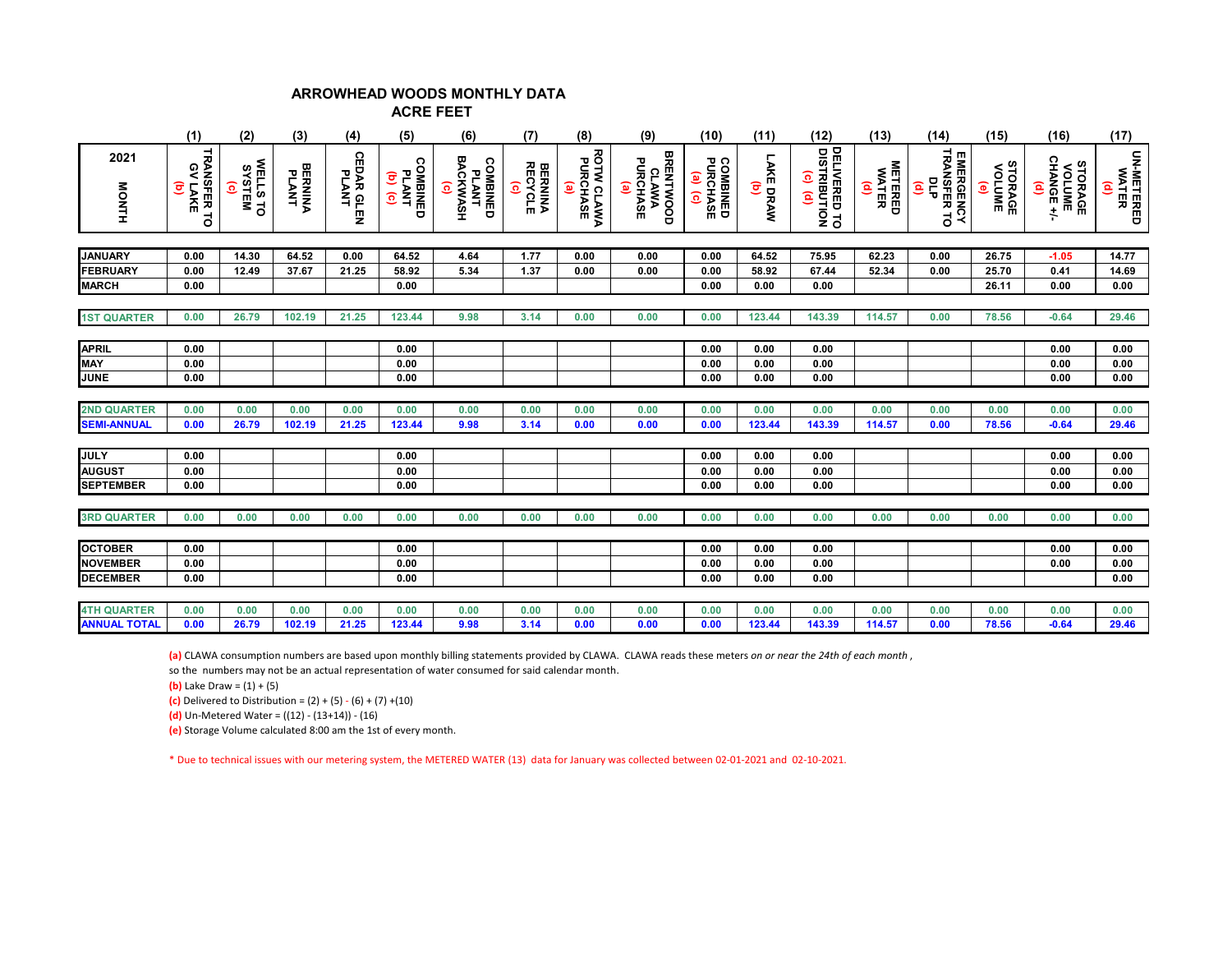## **ARROWHEAD WOODS MONTHLY DATA**

 **ACRE FEET**

|                      | (1)                                                               | (2)                                          | (3)                     | (4)                          | (5)                                       | (6)                                                                    | (7)                                                 | (8)                         | (9)                                        | (10)                                    | (11)                                | (12)                                                                            | (13)                                              | (14)                                                   | (15)                                        | (16)                                          | (17)                             |
|----------------------|-------------------------------------------------------------------|----------------------------------------------|-------------------------|------------------------------|-------------------------------------------|------------------------------------------------------------------------|-----------------------------------------------------|-----------------------------|--------------------------------------------|-----------------------------------------|-------------------------------------|---------------------------------------------------------------------------------|---------------------------------------------------|--------------------------------------------------------|---------------------------------------------|-----------------------------------------------|----------------------------------|
| 2020<br><b>HINOM</b> | <b>TRANSFER</b><br>GV LAKE<br>$\widehat{\mathbf{g}}$<br>LAKE<br>ಕ | WELLS TO<br>SYSTEM<br>$\widehat{\mathbf{e}}$ | <b>BERNINA</b><br>PLANT | ດ<br>ш<br>EDAR GLEN<br>FLANT | <b>COMBINED</b><br>PLANT<br>$\frac{1}{2}$ | <b>BACKWASH</b><br><b>COMBINED<br/>PLANT</b><br>$\widehat{\mathbf{e}}$ | <b>BERNINA</b><br>RECYCLE<br>$\widehat{\mathbf{e}}$ | ROTW CLAWA<br>PURCHASE<br>ම | <b>BRENTWOOD</b><br>CLAWA<br>PURCHASE<br>ම | <b>COMBINED<br/>PURCHASE</b><br>(၁) (၉) | LAKE DRAW<br>$\widehat{\mathbf{g}}$ | <b>DELIVERED TO</b><br>DISTRIBUTION<br>$\widehat{\mathbf{e}}$<br>ê<br>$\vec{c}$ | <b>METERED</b><br>WATER<br>$\widehat{\mathsf{e}}$ | EMERGENCY<br>TRANSFERTO<br>믑<br>$\mathbf{\widehat{e}}$ | STORAGE<br>VOLUME<br>$\widehat{\mathbf{e}}$ | <b>STORAGE<br/>VOLUME<br/>CHANGE +/-</b><br>ê | <b>UN-METERED<br/>WATER</b><br>ê |
|                      |                                                                   |                                              |                         |                              |                                           |                                                                        |                                                     |                             |                                            |                                         |                                     |                                                                                 |                                                   |                                                        |                                             |                                               |                                  |
| <b>JANUARY</b>       | 0.00                                                              | 15.43                                        | 24.03                   | 31.20                        | 55.23                                     | 4.72                                                                   | 1.50                                                | 0.00                        | 0.00                                       | 0.00                                    | 55.23                               | 67.44                                                                           | 55.99                                             | 0.00                                                   | 26.57                                       | 0.23                                          | 11.22                            |
| <b>FEBRUARY</b>      | 0.00                                                              | 14.64                                        | 46.73                   | 0.00                         | 46.73                                     | 4.48                                                                   | 2.79                                                | 0.00                        | 0.00                                       | 0.00                                    | 46.73                               | 59.68                                                                           | 48.78                                             | 0.00                                                   | 26.80                                       | 0.00                                          | 10.90                            |
| <b>MARCH</b>         | 0.00                                                              | 15.07                                        | 44.08                   | 0.00                         | 44.08                                     | 3.51                                                                   | 2.59                                                | 0.00                        | 0.00                                       | 0.00                                    | 44.08                               | 58.23                                                                           | 47.30                                             | 0.00                                                   | 26.80                                       | 0.34                                          | 10.59                            |
|                      |                                                                   |                                              |                         |                              |                                           |                                                                        |                                                     |                             |                                            |                                         |                                     |                                                                                 |                                                   |                                                        |                                             |                                               |                                  |
| <b>1ST QUARTER</b>   | 0.00                                                              | 45.14                                        | 114.84                  | 31.20                        | 146.04                                    | 12.71                                                                  | 6.88                                                | 0.00                        | 0.00                                       | 0.00                                    | 146.04                              | 185.35                                                                          | 152.07                                            | 0.00                                                   | 80.17                                       | 0.57                                          | 32.71                            |
|                      |                                                                   |                                              |                         |                              |                                           |                                                                        |                                                     |                             |                                            |                                         |                                     |                                                                                 |                                                   |                                                        |                                             |                                               |                                  |
| <b>APRIL</b>         | 0.00                                                              | 15.53                                        | 56.02                   | 0.00                         | 56.02                                     | 4.64                                                                   | 2.80                                                | 0.00                        | 0.00                                       | 0.00                                    | 56.02                               | 69.71                                                                           | 55.00                                             | 0.01                                                   | 27.14                                       | 0.22                                          | 14.48                            |
| <b>MAY</b>           | 0.00                                                              | 16.25                                        | 132.44                  | 0.00                         | 132.44                                    | 9.59                                                                   | 7.93                                                | 0.00                        | 0.00                                       | 0.00                                    | 132.44                              | 147.03                                                                          | 128.20                                            | 0.00                                                   | 27.36                                       | $-3.07$                                       | 21.90                            |
| JUNE                 | 0.00                                                              | 15.24                                        | 112.47                  | 37.22                        | 149.69                                    | 11.71                                                                  | 6.70                                                | 0.00                        | 8.99                                       | 8.99                                    | 149.69                              | 168.91                                                                          | 149.47                                            | 0.00                                                   | 24.29                                       | 0.99                                          | 18.45                            |
|                      |                                                                   |                                              |                         |                              |                                           |                                                                        |                                                     |                             |                                            |                                         |                                     |                                                                                 |                                                   |                                                        |                                             |                                               |                                  |
| <b>2ND QUARTER</b>   | 0.00                                                              | 47.02                                        | 300.93                  | 37.22                        | 338.15                                    | 25.94                                                                  | 17.43                                               | 0.00                        | 8.99                                       | 8.99                                    | 338.15                              | 385.65                                                                          | 332.67                                            | 0.01                                                   | 78.79                                       | $-1.86$                                       | 54.83                            |
| <b>SEMI-ANNUAL</b>   | 0.00                                                              | 92.16                                        | 415.77                  | 68.42                        | 484.19                                    | 38.65                                                                  | 24.31                                               | 0.00                        | 8.99                                       | 8.99                                    | 484.19                              | 571.00                                                                          | 484.74                                            | 0.01                                                   | 158.96                                      | $-1.29$                                       | 87.54                            |
|                      |                                                                   |                                              |                         |                              |                                           |                                                                        |                                                     |                             |                                            |                                         |                                     |                                                                                 |                                                   |                                                        |                                             |                                               |                                  |
| JULY                 | 0.00                                                              | 15.66                                        | 118.68                  | 58.27                        | 176.95                                    | 12.16                                                                  | 6.70                                                | 0.00                        | 13.29                                      | 13.29                                   | 176.95                              | 200.44                                                                          | 183.88                                            | 0.00                                                   | 25.28                                       | 1.51                                          | 15.05                            |
| <b>AUGUST</b>        | 0.00                                                              | 15.07                                        | 113.77                  | 65.33                        | 179.10                                    | 12.99                                                                  | 5.78                                                | 0.00                        | 13.22                                      | 13.22                                   | 179.10                              | 200.18                                                                          | 181.37                                            | 0.00                                                   | 26.79                                       | 1.24                                          | 17.57                            |
| <b>SEPTEMBER</b>     | 0.00                                                              | 14.27                                        | 101.99                  | 59.93                        | 161.92                                    | 11.34                                                                  | 5.63                                                | 0.00                        | 10.50                                      | 10.50                                   | 161.92                              | 180.98                                                                          | 164.41                                            | 0.00                                                   | 28.03                                       | 0.06                                          | 16.51                            |
|                      |                                                                   |                                              |                         |                              |                                           |                                                                        |                                                     |                             |                                            |                                         |                                     |                                                                                 |                                                   |                                                        |                                             |                                               |                                  |
| <b>3RD QUARTER</b>   | 0.00                                                              | 45.00                                        | 334.44                  | 183.53                       | 517.97                                    | 36.49                                                                  | 18.11                                               | 0.00                        | 37.01                                      | 37.01                                   | 517.97                              | 581.60                                                                          | 529.66                                            | 0.00                                                   | 80.10                                       | 2.81                                          | 49.13                            |
|                      |                                                                   |                                              |                         |                              |                                           |                                                                        |                                                     |                             |                                            |                                         |                                     |                                                                                 |                                                   |                                                        |                                             |                                               |                                  |
| <b>OCTOBER</b>       | 0.00                                                              | 14.76                                        | 91.85                   | 46.27                        | 138.12                                    | 11.13                                                                  | 5.41                                                | 0.00                        | 0.00                                       | 0.00                                    | 138.12                              | 147.16                                                                          | 132.27                                            | 0.00                                                   | 28.09                                       | $-0.64$                                       | 15.53                            |
| <b>NOVEMBER</b>      | 0.00                                                              | 13.76                                        | 69.12                   | 0.00                         | 69.12                                     | 5.64                                                                   | 4.36                                                | 0.00                        | 0.00                                       | 0.00                                    | 69.12                               | 81.60                                                                           | 70.04                                             | 0.00                                                   | 27.45                                       | $-0.29$                                       | 11.85                            |
| <b>DECEMBER</b>      | 0.00                                                              | 14.25                                        | 67.65                   | 0.00                         | 67.65                                     | 5.94                                                                   | 1.47                                                | 0.00                        | 0.00                                       | 0.00                                    | 67.65                               | 77.43                                                                           | 65.35                                             | 0.00                                                   | 27.16                                       | $-0.41$                                       | 12.49                            |
|                      |                                                                   |                                              |                         |                              |                                           |                                                                        |                                                     |                             |                                            |                                         |                                     |                                                                                 |                                                   |                                                        |                                             |                                               |                                  |
| <b>4TH QUARTER</b>   | 0.00                                                              | 42.77                                        | 228.62                  | 46.27                        | 274.89                                    | 22.71                                                                  | 11.24                                               | 0.00                        | 0.00                                       | 0.00                                    | 274.89                              | 306.19                                                                          | 267.66                                            | 0.00                                                   | 82.70                                       | $-1.34$                                       | 39.87                            |
| <b>ANNUAL TOTAL</b>  | 0.00                                                              | 179.93                                       | 978.83                  | 298.22                       | 1277.05                                   | 97.85                                                                  | 53.66                                               | 0.00                        | 46.00                                      | 46.00                                   | 1277.05                             | 1458.79                                                                         | 1282.06                                           | 0.01                                                   | 321.76                                      | 0.18                                          | 176.54                           |

**(a)** CLAWA consumption numbers are based upon monthly billing statements provided by CLAWA. CLAWA reads these meters *on or near the 24th of each month* ,

so the numbers may not be an actual representation of water consumed for said calendar month.

**(b)** Lake Draw = (1) + (5)

**(c)** Delivered to Distribution =  $(2) + (5) - (6) + (7) + (10)$ 

**(d)** Un-Metered Water = ((12) - (13+14)) - (16)

**(e)** Storage Volume calculated 8:00 am the 1st of every month.

**\*** 0.01 AF transferred from LACSD to DLP for testing purposes while putting interconnection online in April 2020.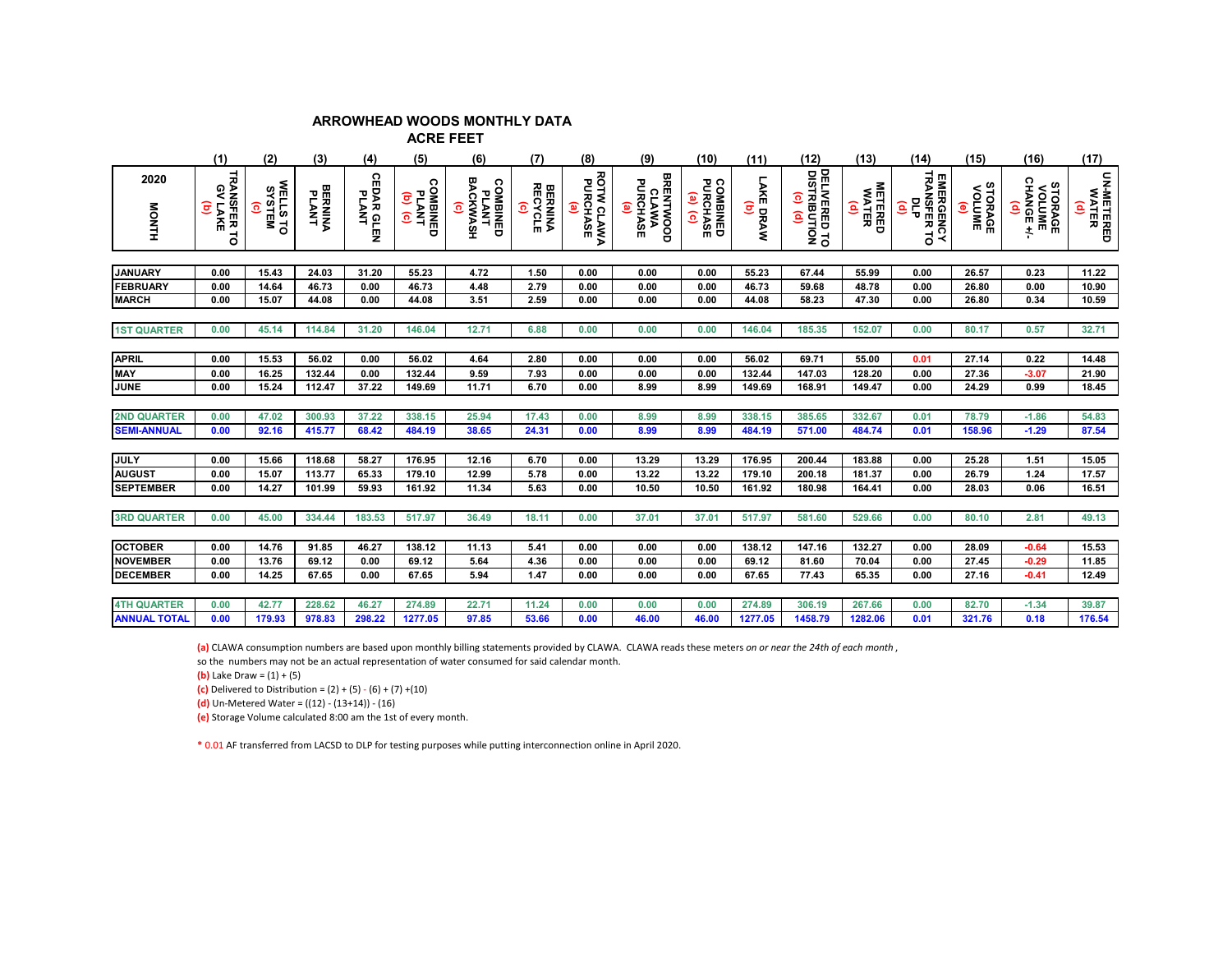# March 23, 2021

## February 2021 Water Delivered Analysis & Follow-up Information

- In February 2021 (67.44 AF), consumption was up by 13% when compared to February 2020 (59.68 AF). These numbers are based off column (12) on the Report, and only counts water delivered to the Distribution System, and only counts water delivered to the Distribution System.
- February 2021 Lake Draw = 58.92 AF vs February 2020 = 46.73 AF.
- February 2021 Wells to System = 12.49 AF vs February 2020 = 14.64 AF.
- February 2021 total CLAWA purchase = 0 AF vs February 2020 = 0 AF.
- Following up President Wurm's inquiry at the last Board meeting regarding the Lift Station #33 Pump Replacement project:
	- $\triangleright$  Budgeted Amount \$150,000
	- $\triangleright$  Expenditures to date: \$128,693.01
		- Includes (4) new pumps, (1) new motor (for  $4<sup>th</sup>$  pump), (2) 12" plug valves, 12" check valve, misc. 12" fittings.
	- $\triangleright$  Remaining Budget Available \$18,149.41
		- Still need Switchgear & any other SCE requirements due to adding the 4<sup>th</sup> pump. Cost unknown, waiting on SCE.
		- Still need motor stand and grid coupler for  $4<sup>th</sup>$  pump (approximately \$1500).
		- Still need to assume the cost of District Labor, approximately \$18,000 (280-man hours).

Based on the estimated District Labor necessary to complete the work, this project may go slightly over budget.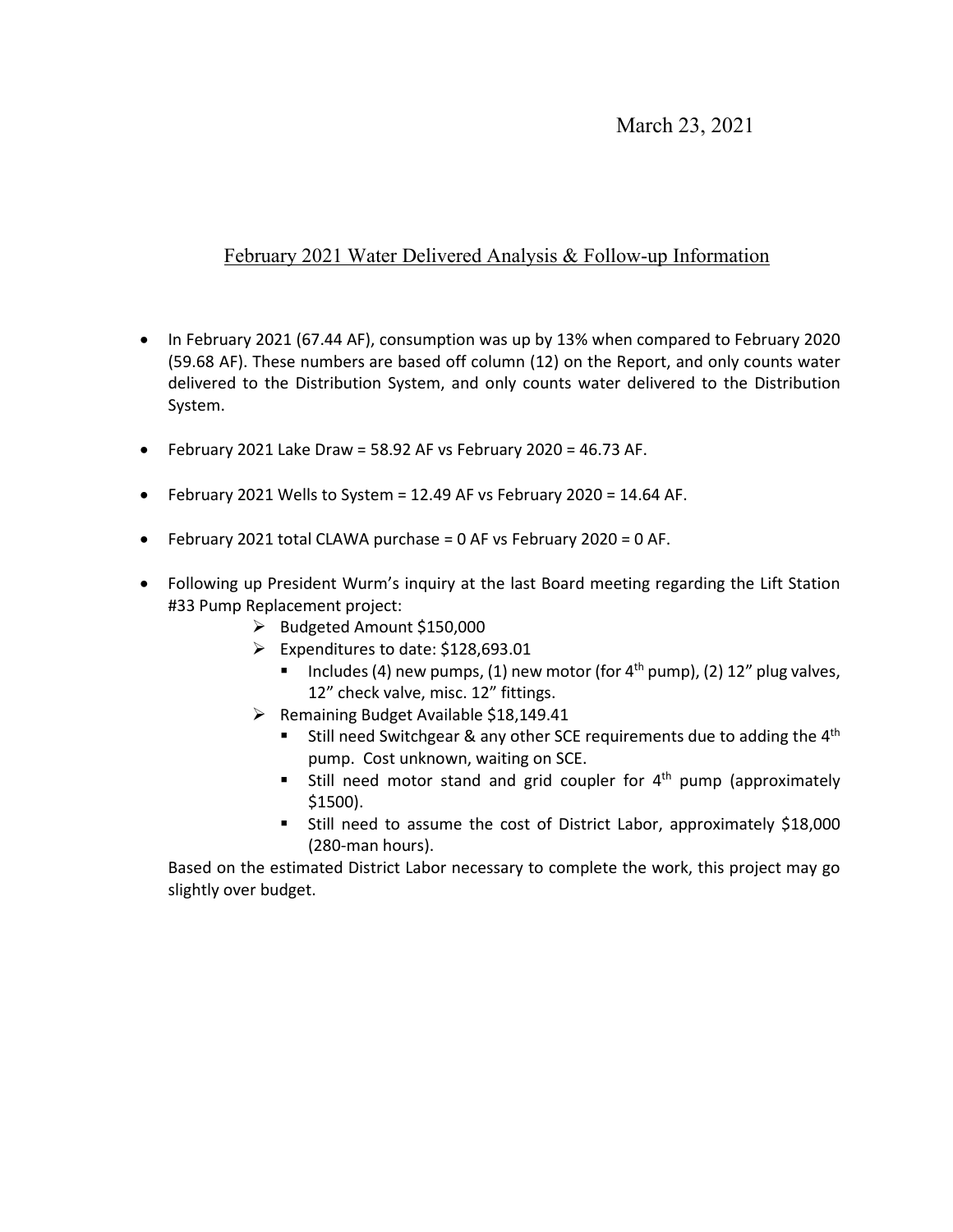# Operations Department Project Status Update

## Water Operations

- Spyglass Water Tank Replacement and Site Improvements:
- Project is nearing completion of 100% design. Staff from Water Operations, Field Operations, and Mechanical Operations have all been involved in the planning of the necessary site-work that needs to be done prior to the project commencing. The pre-project work will consist of the addition of temporary storage tanks just off-site to provide adequate pressure and volume to the local area for the hydro-zone pumps during their initial start-ups. Variable frequency drives (VFDs) will also be added to the Spyglass hydro-zone pumps to slow them down to help alleviate low or negative suction pressures when the pumps start up. Additionally, some onsite plumbing and piping will need to be done by the Field Operations department prior to the project commencing. This will keep the contractor's scope of work to remain within the Spyglass gravity system rather than include necessary work by the contractor to the hydro-pneumatic system.
- Water Storage tank inspection/cleaning: Water Operations staff is in the process of scheduling four water tanks to be inspected and cleaned if necessary, with the work being completed prior to June 30, 2021. The four tanks on this year's list are Banff, Brentwood, Polar, and Kodiak water storage tanks. Water Operations staff's goal is to have 4+ tanks inspected and cleaned per year, depending on the budgets going
- Corrosion Control Treatment Optimization:

forward.

This is a requirement because of the Lead Exceedance in 2016. In June 2020 Water Ops staff began the first of two, twelve-month rounds of required Water Quality Parameter Sampling to help determine the proper corrosion control chemical and dosages going forward. Water Operations staff has started the Permit Amendment Application Process with the Division of Drinking Water (DDW) and has also began the process of reaching out to chemical suppliers and equipment vendors, to evaluate orthophosphate blends and proper pump and equipment sizing. The District is currently on pace to meet or exceed all deadlines established by the DDW.

• Watershed Sanitary Survey 2020 Update:

The District's Watershed Sanitary Survey (WSS) is required to be updated every five years. The last update (2015 Update) was completed in October 2016, and this update is due to be completed by October 2021. District staff has recently started on this project and we anticipate having it completed ahead of the October 2021 deadline. This is the first time that District staff has taken on updating this report without the assistance of a consultant. In 2016 the District paid a consultant \$21,315 for their assistance with updating the WSS.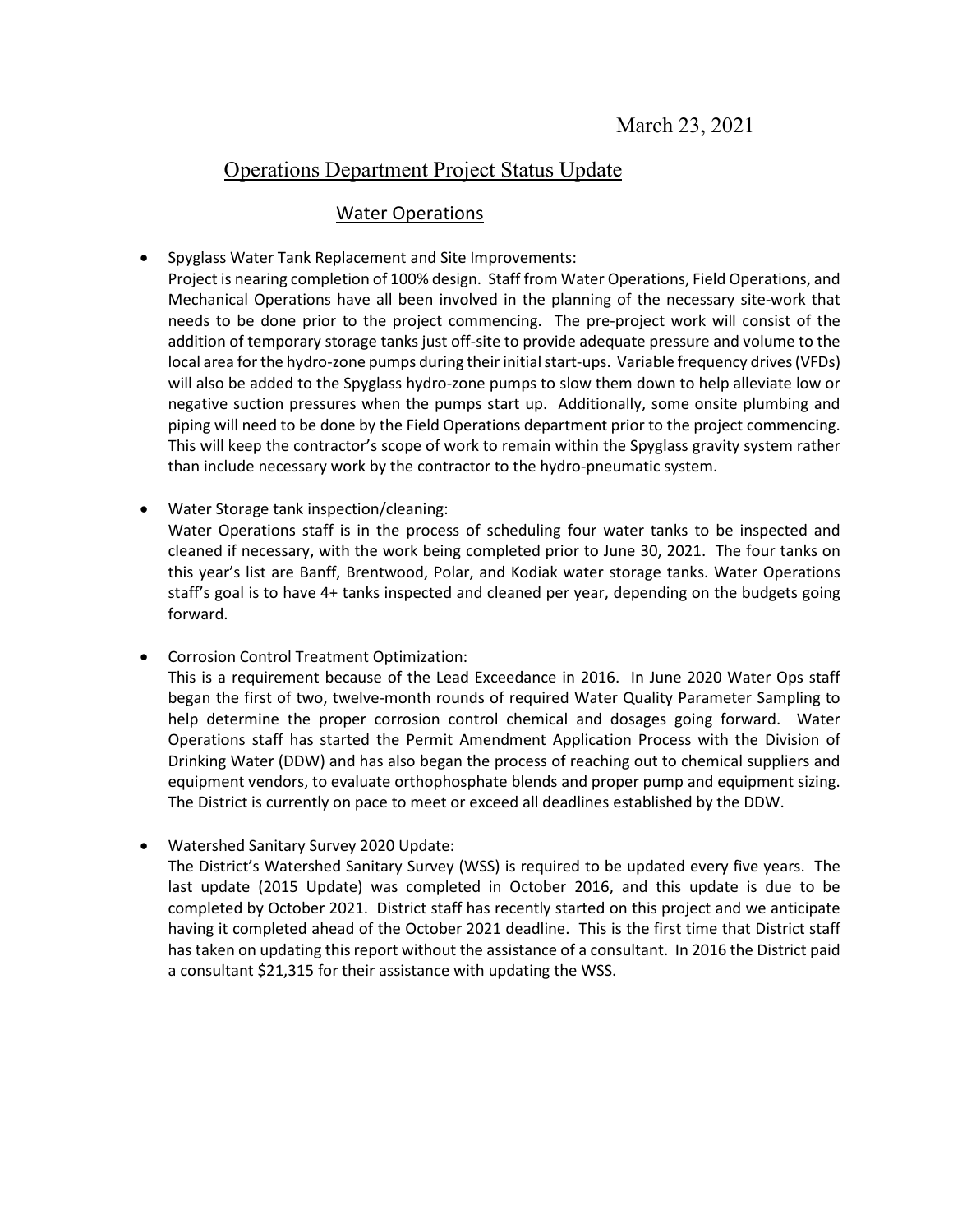- Consumer Confidence Reports/Annual Reports:
	- Water Operations staff has started working on these annual reports and we anticipate having them completed ahead of their deadlines (May 15 and July 1, 2021). This is the first time in over 10+ years that the District has taken on producing the Consumer Confidence Reports (CCRs) without the assistance of an outside consultant. On average, the District would typically spend around \$7500-\$10,000 for outside assistance with the CCRs.
- The EPA has required all water systems serving greater than 3,300 people to complete a Risk & Resilience Assessment (RRA) and corresponding Emergency Response Plan. The RRA evaluates vulnerabilities, threats, and consequences from natural hazards and malevolent acts. The RRA was completed over a couple-month period and was finalized and certified on March 10, 2021. The deadline for certification is June 30, 2021. The District has since started on the required Emergency Response Plan and should have it completed well before the deadline of December 30, 2021. At the next regularly scheduled Board of Directors meeting in April, District staff will give more detailed information regarding the District's Disaster Preparedness planning.
- Cedar Ridge Water Pump Station pump replacement project: Mechanical Operations staff has purchased and received 95% of the equipment to complete the job. This equipment includes a new diesel generator, automatic transfer switch, two new vertical turbine pumps, one new electric fire pump to replace the existing diesel-powered fire pump, VFDs, and most of the new switch gear. District Mechanical Operations staff will be installing these pumps and equipment but are currently waiting for SCE approval to move forward with the project.
- LACC Well #2 Rehab: Contract awarded at the February 23, 2021 Board of Directors meeting.
- Blue Jay Well: Bid opening March 4, 2021.

### Wastewater Operations

- NanO2 nano-infused oxygen technology pilot study: Pilot study to assist with the nitrification process at Grass Valley WWTP has finished as of January 2021. The District is still working with Dudek and anticipating a report summarizing this pilot study, along with the Microvi study that was completed in 2019 and comparing the two technologies vs conventional wastewater treatment technologies.
- GVWWTP Screw Press redundancy/ Belt Filter-Press removal: Equipment procurement contract was awarded at the February 23<sup>rd</sup> Board of Directors meeting. Equipment lead-time has been quoted to be approximately six months. As we get closer to the delivery date, the District will be going out to bid for the installation of the new equipment and removal of the antiquated belt filter-press. District engineering staff has been working on developing the plans and specs "in-house", saving the District a significant amount of money by not having to contract the design out to a third-party engineering firm.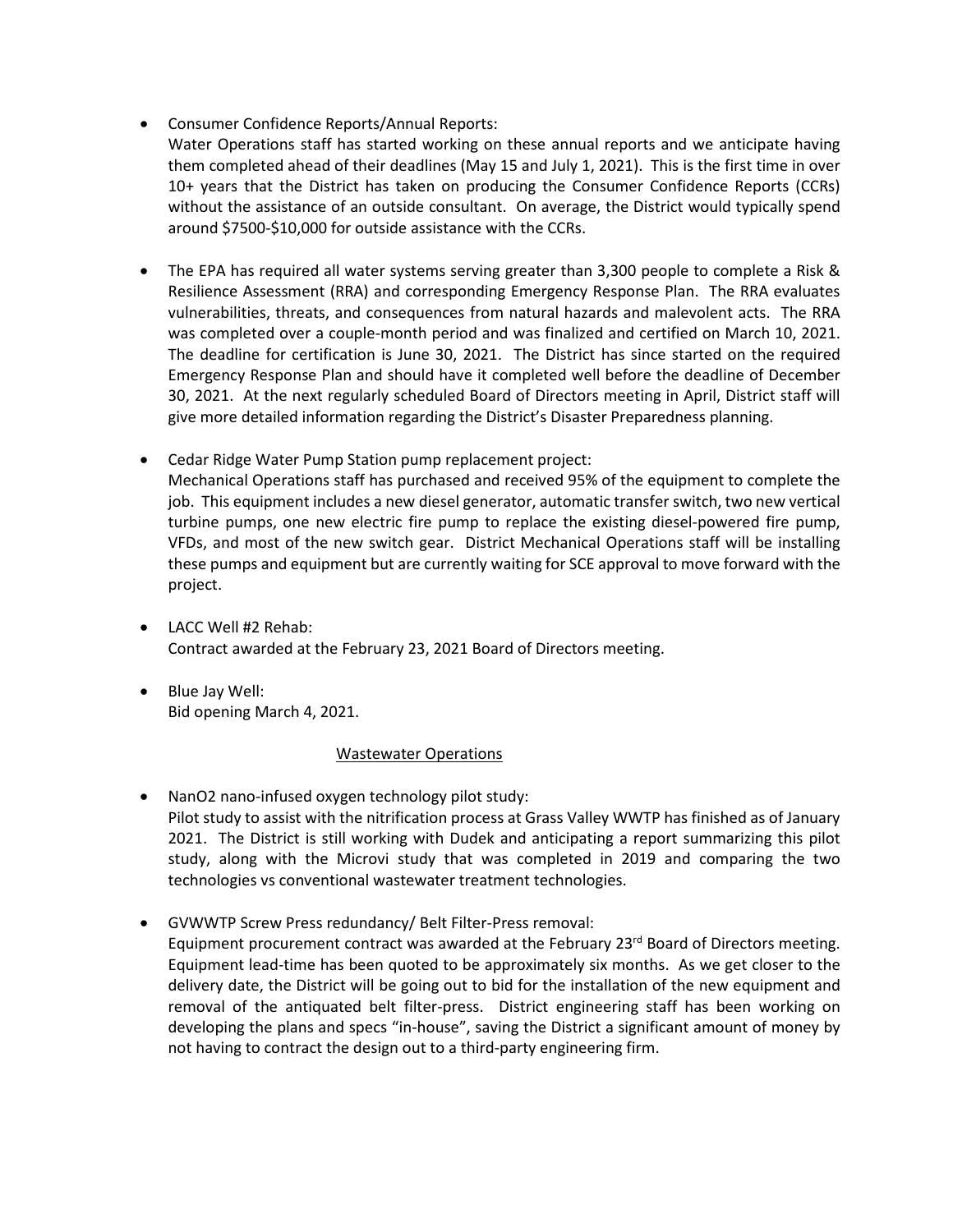- Assessment of Per- and Polyfluoroalkyl Substances (PFAS) at the Grass Valley WWTP and Hesperia Effluent Management Site (EMS): This study is a requirement of all wastewater treatment plants within the State of California 1.0 MGD or greater and came by an Order issued by the State Water Resources Control Board. The requirement consists of (4) sets of quarterly samples taken at the Grass Valley WWTP (influent & effluent), a one-time biosolids sampling event of the sludge from Grass Valley WWTP, and a onetime sampling event at the Hesperia EMS. Also required is the submittal of a Groundwater Sampling & Analysis Plan which includes the rationale behind which test/monitoring wells were chosen, direction of groundwater flow beneath the EMS, etc. The District is currently in compliance with these requirements and plans on having the study finished by September 30, 2021, as required by the State Board Order.
- Rehabilitation of the Test/Monitoring wells at the Hesperia EMS: In 2017 the District had all thirteen Monitoring and Test Wells inspected. It was determined at that time that twelve wells need to be rehabilitated and one well needs to be re-drilled. District staff is hopeful to get this project completed during this budget cycle.
- Annual Wastewater Reports: Wastewater Operations staff has been working on these reports and we anticipate having them completed ahead of their deadlines (March 30 and April 30, 2021).
- Lift Station #33 Pump replacement project: This project is to replace the three existing pumps that are 30+ years old and add a fourth pump for redundancy. All four pumps have been purchased along with some additional necessary appurtenances (valves, fittings, etc.). Some additional equipment still needs to be purchased before the work can commence. District Mechanical Operations staff will be installing these pumps and equipment.
- Lift Station #18 Pump replacement project: There is an Action Item to award a contract for procurement of four pumps for this project tonight. The additional budget will be required for the purchase of necessary parts and appurtenances, along with the cost of District Labor for installation of the new pumps and equipment. District Mechanical Operations staff will be installing these pumps and equipment.
- Lift Station #2 (Lake Arrowhead Village) relocation project:

The District would like to relocate the wetwell and equipment to a location near the existing location. There are two issues with the existing location of the lift station: access can be very challenging during weekends and holidays, and the wetwell size issmall which can be problematic with its close proximity to the lake. District staff has a conceptual idea of where we would like to move the facility and has had conversations with the new owners of the Village regarding this. The location has been surveyed but additional work still needs to be done to see if the project is feasible. This new location would address the access issues and also include a larger wetwell.